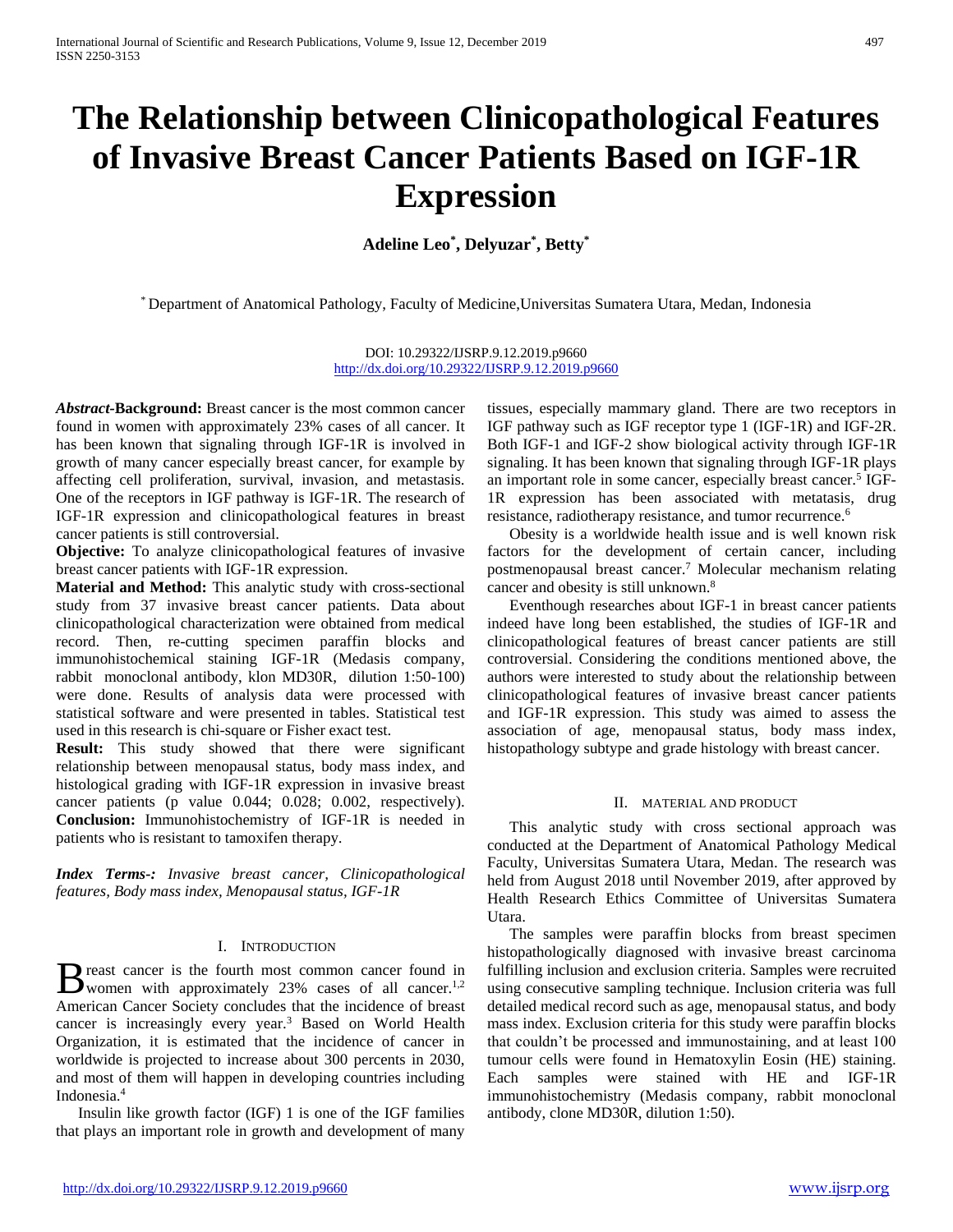IGF-1R expression was interpreted based on allred scoring system. The interpretation was done by adding percentage score of positive tumour cells and staining intensity. Percentage score of positive tumour cells were assessed as follows. Absent or present in  $\leq 1\%$  positive in membrane/ cytoplasmic tumour cells was taken as score 1, 1-10% positive tumour cells was taken as 2, 11-33% was 3, 33-66% was 4, and 67-100% was 5. Meanwhile, staining intensity were scored as weak (score 1), moderate (score 2), or strong staining (score 3). After that, total addition were interpreted as negative (total score 0-2), low 1+ (total score 3-4), moderate  $2+$  (total score 5-6), and high  $3+$  (total score 7-8). Furthermore, IGF-1R expression was categorized as negative (negative and 1+) and positive  $(2+$  and  $3+)$ .<sup>9</sup> The data obtained in the research was processed with help of statistical software and presented in tables. Statistical test used in this study were chisquare or Fisher exact test.

## III. RESULT

In this study, there were initially 50 breast tissue paraffin blocks histopathologically diagnosed as invasive breast carcinoma in Department of Anatomical Pathology, Medical Faculty, Universitas Sumatera Utara, Medan. From these 50 paraffin blocks, there were only 40 samples had full detailed medical record. From these 40 samples, only 37 paraffin blocks could be assessed.



Percentage score  $(0)$ + intensity score  $(0)$  = 0 (negative) Figure 1. Interpretation of IGF-1R immunohistochemical staining.

In this study, analysis of association of age, menopausal status, body mass index, histopathological subtypes, and grading hsitology with breast carcinoma were done. Statistical test showed that there were significant relationship between menopausal status, body mass index, and grading histology with breast cancer (p value 0.044, 0.028, 0.002, respectively). Meanwhile, there were no significant association between age and histopathological subtypes with breast cancer (p value 0.823 and 1.000, respectively) (Table 1).

Furthermore, postmenopause invasive breast carcinoma patients had 3.048 higher risk to have positive IGF-1R expression than premenopause (95%CI 1.030-9.021). Overweight patients had 0,294 risk than normal weight to have positive IGF-1R expression (95% CI 0.099-0.873). Last, patients with grade histology 3 had 4.706 risk than grade 2 to have positive IGF-1R (95% CI 1.586-13.961).

| <b>Variables</b>         | IGF-1R expression |               |          |               | Total          | 0R.<br>(95% CI) | p     |
|--------------------------|-------------------|---------------|----------|---------------|----------------|-----------------|-------|
|                          | Negative          | $\frac{0}{6}$ | Positive | $\frac{0}{6}$ |                |                 |       |
| Age (years old)          |                   |               |          |               |                |                 |       |
| $- < 40$                 | 2                 | 40            | 3        | 60            | 5              |                 | 0.823 |
| $-40-49$                 | 4                 | 33.3          | 8        | 66.7          | 12             |                 |       |
| $-50-59$                 | 7                 | 50            | 7        | 50            | 14             |                 |       |
| $-260$                   | $\overline{2}$    | 33.3          | 4        | 66.7          | 6              |                 |       |
| Menopausal status        |                   |               |          |               |                | 3.048           |       |
| - Premenopause           | 12                | 57.1          | 9        | 42.9          | 21             | (95%CI:1.030-   |       |
| - Postmenopause          | 3                 | 18.8          | 13       | 81.3          | 16             | 9.021           | 0.044 |
| Body mass index          |                   |               |          |               |                |                 |       |
| 3groups                  |                   |               |          |               |                |                 |       |
| - Normal                 | 12                | 60            | 8        | 40            | 20             |                 | 0.028 |
| - overweight             | 0                 | 0             | 2        | 100           | $\overline{2}$ |                 |       |
| obesity                  | 3                 | 20            | 12       | 80            | 15             |                 |       |
| 2 groups                 |                   |               |          |               |                | 0.294           |       |
| Normal                   | 12                | 60            | 8        | 40            | 20             | (95%CI: 0.099-  | 0.023 |
| Over                     | 3                 | 17.6          | 14       | 82.4          | 17             | 0.873)          |       |
| Histopathology           |                   |               |          |               |                |                 |       |
| subtypes                 |                   |               |          |               |                | 0.884           |       |
| <b>ICNST</b>             | 11                | 39.3          | 17       | 60.7          | 28             | (95%CI:0.373 -  | 1.000 |
| Special type<br>-        | 4                 | 44.4          | 5        | 55.6          | 9              | 2.096           |       |
| <b>Grading histology</b> |                   |               |          |               |                | 4.706           |       |
| Grade 2                  | 12                | 70.6          | 5        | 29.4          | 17             | (95%CI:1.586-   |       |
| Grade 3                  | 3                 | 15            | 17       | 85            | 20             | 13.961)         | 0.002 |

Table 1. The relationship between clinicopathological features of invasive breast cancer patients with IGF-1R expression

### IV. DISCUSSION

As mentioned before, IGF family plays an important role in development and dissemination of several types cancer, such as by influencing cell proliferation, cell survival, invasion, and metastasis.10,11 Bruchim, et al. (2013) reported that IGF-1R upregulation, in vitro and in vivo, had been correlated with certain types cancer, including breast.<sup>12</sup> IGF-1 coud affect breast cells through 3 mechanisms as follows. First, endocrine mechanism which is from IGF-1 serum (especially produced by hepar and other tissues) can stimulate breast cancer cells. Second, paracrine mechanism leads to normal breast cells and adjacent stroma including fibroblasts, that can produce IGF-1 to e adjacent breast cancer cells. Third, autocrine mechanism which is by the tumour cells.<sup>13</sup> This study showed that 22 samples out of 37 had positive IGF-1R expression (59.5%).

Bhardwaj et al. (2019) stated that in premenopause women, estrogen is mainly produced in ovarium. Hipothalamus releases gonadotropin releasing hormone (GnRH) that will stimulate the secretion of follicle stimulating hormone (FSH) and luteinizing hormone (LH). FSH stimulates biosynthesis of estrogen by developing ovarium follicles, that will induce LH production in hypothalamus. Acute LH surge will cause ovulation. After menopause, ovarium produce negligible amount of estrogen. The importance of steroidogenesis in gonad gland in the development of normal breast and origin of breast cancer is confirmed by facts stating that early menstruation and late menopause has been associated with higher risk of breast cancer. In postmenopause women, the one that plays a role as source of androgen to produce estrogen in the peripheral area is dehydroepiandrosterone sulfate (DHEA-S) from adrenal gland. Local biosynthesis of estrogen in breast and circulating serum level of estrogen, is believed as the representative of steroid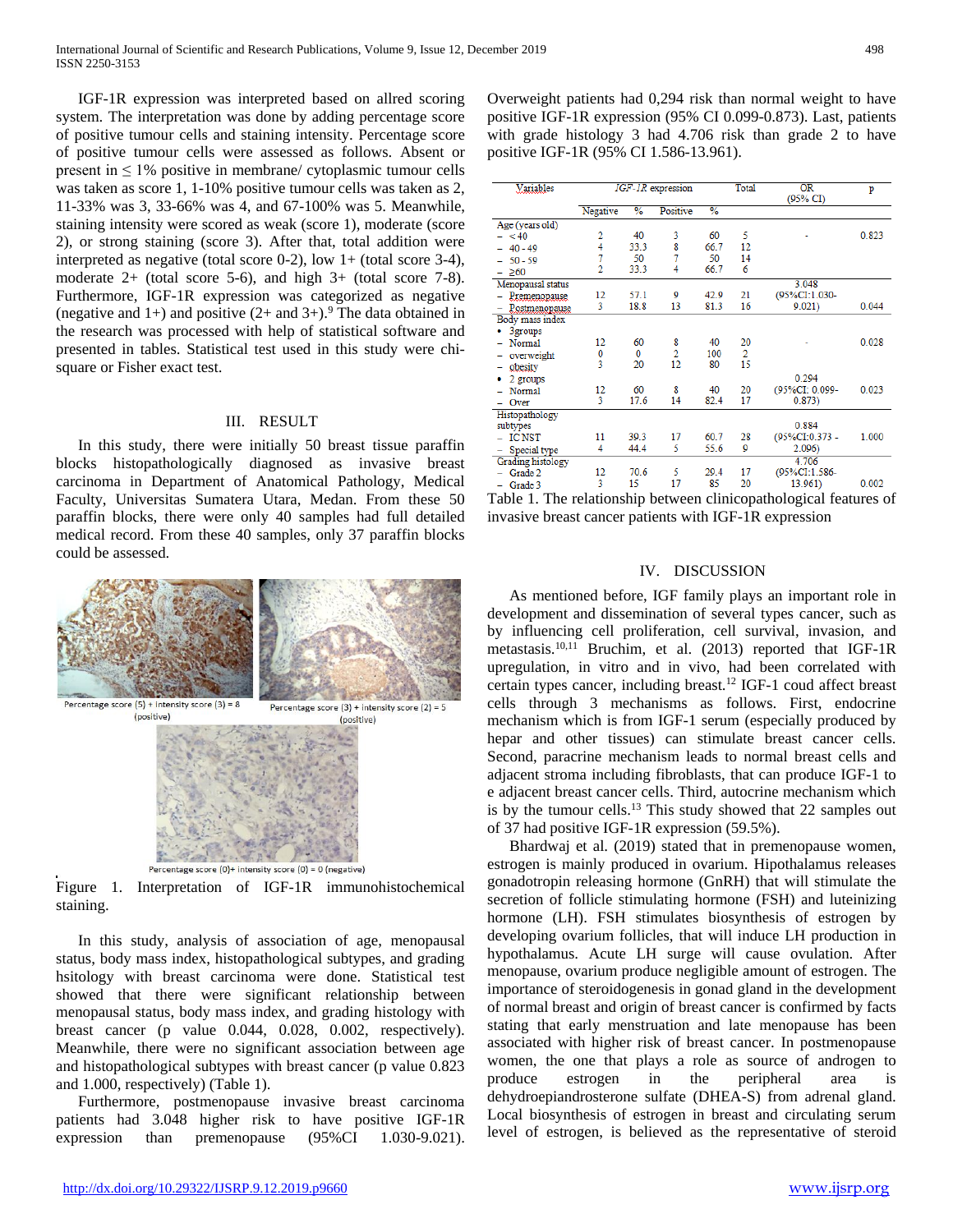producation derived from adipose tissue, that is directly associated with proliferation of breast tumour cells. This illustrates there is increased risk of breast cancer after rmenopause. In particular, breast expresses all enzymes needed to convert DHEA-S into estradiol (E2), including steroid sulfatase, 3β-HSD, 17βHSD1 and aromatase. Of all these enzymes, the one that the most important role in obesity is aromatase. Aromatase could be found in many tissues, such as breast, adipose, gonad, and etc. Its expression in breast adipose tissue is hypothesized as main driver causing breast cancer due to estrogen after menopause. After menopause, adipose tissue is the primary source of estrogen production in human body. The higher fat mass and higher body weight, the higher aromatase and estrogen level in postmenopausal women.<sup>14</sup>

Song et al. (2007) has revealed that 17β-estradiol can activated IGF-1R activation pathway, that ultimately promote MAPK pathway.<sup>15</sup> Overexpression and amplification of IGF-1R will activate PI3K/Akt/mTOR and Raf/Mek/Erk pathway and has proven to associated with continuous tumour proliferation apart from estrogen. This pathway gives an alternative stimulus to tumour, and can occur as tumour development driver without any connection with ER. This will cause resistance to therapy.<sup>14</sup> Upregulation of IGF-1 pathway causes resistnace breast cancer cell line to tamoxifen and fulvestrant through upregulation of MAPK and PI3K signaling.<sup>16</sup>

This study revealed that there were significant relationship between menopausal status, body mass index, and grading histology with IGF-1R expression in invasive breast cancer patients (p value= 0.044, 0.028, and 0.002). However, there were no significant association between age and histopathological subtypes with IGF-1R in invasive breast cancer patients (p value= 0.823 and 1.000). Studies about the relationship between IGF-1R expression and clinicopathological features of invasive breast cancer patients to date is still controversial. Some literature showed there were significa nt relationship, but some weren't. Engels et al (2015), and Sun et al. (2015) found that IGF-1R expression didn't significant associated with age, body mass index and grading histology.<sup>10,17</sup> On the contrary, Shin et al (2014) and Reinholz et al (2017) showed that there were significant relationship between IGF-1R with grading histology and menopausal status.<sup>18,19</sup>

The difference in study results might be occured due to different research location that can be influenced by race living in the areas. IGF-1 level may be affected by environment and lifestyle factors. Discrepancy in results obtained from different measurement method of IGF-1R expression often cause inconsistent results about IGF-1R expression. IGF-1R molecules might be controlled between cytosol and membrane cell and IGF-1R cytoplasma representing boun, internalized receptor. Depending on grade and pathology features of invasive tumour, there might be a failure in transporting IGF-1R to the surface of cells.

There were few limitation in this study. First, to date, there was no uniform cut-off levels for IGF-1R expression. Therefore, researchers categorized IGF-1R immunohistochemical staining results using allred score. Second, body weight of patients obtained in this study was measured at initial diagnosis. Those patients maybe previously obesity, but due to suffer from cancer, they had lost weight. This could induce bias in this study.

## V. CONCLUSION

After conducted this study, we highlighted several points in the following:

- 1. There were significant associations between menopausal status, body mass index, and grading histology with IGF-1R expression in invasive breast cancer.
- 2. There were no significant association between age and histopathological subtypes with IGF-1R expression.
- 3. Clinicians should do IGF-1R immunohistochemical staining in invasive breast cancer cases that are resistant to tamoxifen therapy.

#### **REFERENCES**

- [1] Colditz G, Chia KS, Wilson R, Britton P, Morrow M, Rutgers E, *et al*. Invasive breast carcinoma: introduction and general features. In: Lakhani SR, Ellis IO, Schnitt SJ, Tan PH, Vijver MJ, eds. WHO classification of tumours of the breast. Lyon: IARC; 2012. p.14-7, 19-23.
- [2] World Cancer Research Fund/ American Institute for Cancer Research. Continuous update project report. Food, nutrition, physical activity, and the prevention of breast cancer. 2010.
- [3] American Cancer Society. Breast cancer facts & figures 2015-2016. Atlanta: American Cancer Society, Inc. 2015.
- [4] Kementerian Kesehatan RI Pusat Data dan Informasi. Info Datin Pusat Data dan Informasi Kementerian Kesehatan RI. 2015.
- [5] Bakhit M, Suliman EMAR, Salih N, Ibrahim RA. Ki- 67 (LI) expression among sudanese women with triple negative and triple positive breast cancer. International Journal of Current Research. 2016; 8(2):26966-8.
- [6] Engin A. Chapter 25 Obesity-associated breast cancer: analysis of risk factors. In: Engin AB, Engin A (eds.). Obesity and Lipotoxicity, Advances in Experimental Medicine and Biologi. Turkey: Springer International Publishing AG, 2017. P571-606.
- [7] Chan DSM, Norat T. Obesity and breast cancer: not only a risk factor of the disease. Curr Treat Options in Oncol. 2015;16:22.
- [8] Goday A, Barneto I, Garcia-Almeida JM, Blasco A, Lecube A, Gravalos C, Martinez de Icaya P, *et al.* Obesity as a risk factor in cancer: a national consensus of the Spanish Society for the Study of Obesity and the Spanish Society of Medical Oncology. Clin Transl Oncol. 2015. DOI 10.1007/s12094-015-1306-y.
- [9] Batinic-Skipina D, Maric R, Tadic-Latinovic L, Eric D, Lalovic N. Immunohistochemical Evaluation of Insulin-Like Growth Factor Receptor 1 in Breast Cancer. Srp Arh Celok Lek. 2018 Sep-Oct;146(9-10):524-9.
- [10] Engels CC, de Glas NA, Sajet A, Bastiaannet E, Smit VTHBM, Kuppen PJK, Seynaeve C, et al. The influence of insulin-like growth factor-1 receptor expression and endocrine treatment on clinical outcome of postmenopausal hormone receptor positive breast cancer patients: A Dutch TEAM substudy analysis. Molecular Oncology. 2016;10:509-16.
- [11] King ER, Wong KK. Insulin-like Growth Factor: Current Concepts and New Developments in Cancer Therapy. Recent Patents on Anti-Cancer Drug Discovery. 2012;7:14-30.
- [12] Bruchim I, Werner H. Targeting IGF-1 Signaling Pathways in Gynecologic Malignancies. Expert Opin Ther Targets. 2013;17(3):307-20.
- [13] Chong YM, Williams SLJ, Elkak A, Sharma AK, Mokbel K. Insulin-Like Growth Factor 1 (IGF-1) and its Receptor mRNA Levels in Breast Cancer and Adjacent Non-neoplastic Tissue. Anticancer Research. 2006;26:167-74.
- [14] Bhardwaj P, Au CC, Benito-Martin A, Ladumor H, Oshchepkova S, Moges R. Estrogens and Breast Cancer: Mechanisms Involved in Obesity-Related Development, Growth and Progression. Journal of Steroid Biochemistry and Molecular Biology. 2019. doi:10.1016/j.jsbmb.2019.03.002.
- [15] Song RXD, Zhang Z, Chen Y, Bao Y, Santen RJ. Estrogen Signaling via a Linear Pathway Involving Insulin-Like Growth Factor I Receptor, Matrix Metalloproteinases, and Epidermal Growth Factor Receptor to Activate Mitogen-Activated Protein Kinase in MCF-7 Breast Cancer Cells. Endocrinology. 2007;148:4091-101.